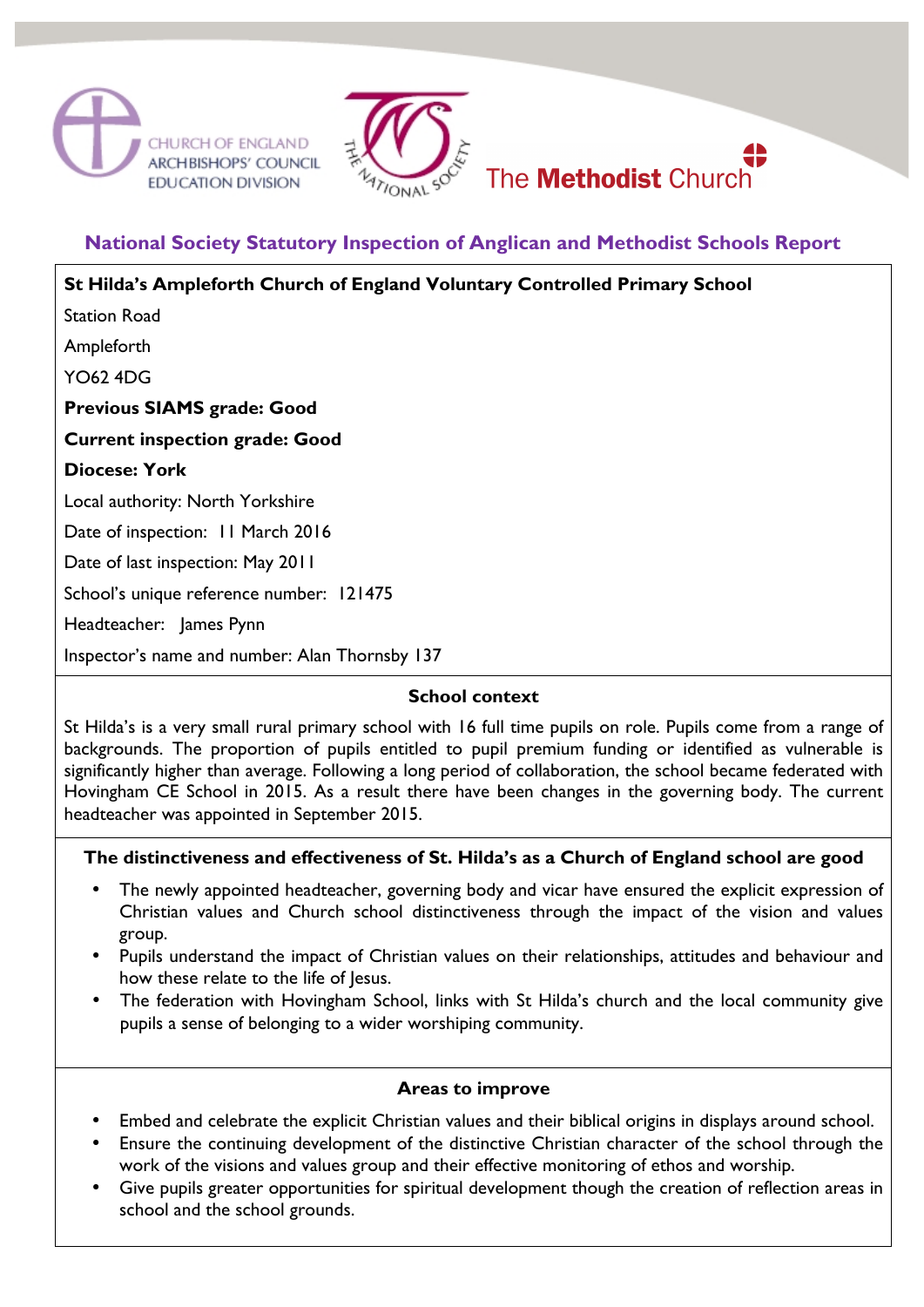#### **The school, through its distinctive Christian character, is good at meeting the needs of all learners**

The school has a warm, inclusive Christian ethos based on the four core values of the school; 'friendship, perseverance, respect and responsibility'. The impact of these is reflected in the school motto 'where everyone grows'. Children recognise the foundation of the school, explaining about St Hilda, as well as commenting 'it is good to be like Jesus and be a good person'. They also recognise that it is not necessary to be a Christian to follow the values because 'Jesus was for everybody'. Staff are role models of Christian values in action that are mirrored by children. As a result, relationships, behaviour and attitudes to work are good. Children are developing a good understanding of the impact of Christian values in school and their lives. However, although these values are communicated on the website and in school, the links to their biblical origins are not yet consistently recognised in displays. Children are happy, confident and articulate. They recognise Christian values in action, showing respect for everyone in school and perseverance to work hard and progress. Staff and children know each other well because of the size of the school. This means that staff know the talents and needs of each child. As a result, children are nurtured through challenge and support to achieve their potential. The school has introduced rigorous tracking to measure the progress of each child. Achievement is broadly in in with nation expectations. However, the size of cohorts means that performance data is inconsistent. Attendance is good although as with achievement the size of cohort can result in fluctuations in data. The new curriculum, range of activities and links with Hovingham impact on Spiritual, Moral, Social and Cultural (SMSC) development. The school is currently carrying out an audit of SMSC opportunities in the curriculum to identify ensure even coverage. Children value their visits to Hovingham School that include opportunities for forest school activities, music and French, as well social mixing. The children and school increasingly see themselves as part of a wider village community. There is greater understanding of the Catholic community, for example, sharing events organised by St. Hilda's Church to which St. Benedict's are also invited. Religious education is now recognised as a core subject. Children explore Christianity and other major faiths. Their books show they learn about and learn from religion. Teaching challenges the thinking skills of pupils who respond to questions such as 'Do you need to believe that Jesus was the Son of God to be inspired by his life and teaching?'

## **The impact of collective worship on the school community is good**

Collective worship is a key part of the school day to explore and reinforce the Christian distinctiveness of the school. Themes are based on a range of resources to ensure that children of all ages are engaged. Displays, including the Lords Prayer and focus area with a Bible and Christian artifacts encourage children to create a reverent atmosphere as they enter the hall. Worship follows the Anglican ritual with a greeting and the lighting of three candles by pupils. This reinforces the Trinity as three in one. Children explain the Trinity as 'God the Father is always with us, God the Son is the light of the world and God the Holy Spirit is inside us.' They make the link between the coming of the Holy Spirit at Pentecost and the disciples, as the first Christians, telling everyone about Jesus. They are developing a good awareness of the life and teaching of Jesus as well as Christian festivals. Pupils are aware of the sacraments of baptism and Eucharist, seasonal colours used in church and school and the symbolism of the candle, dove and rainbow. Leaders ensure that all pupils are engaged by lively storytelling and role-play. Links between values, Bible stories and the teachings of Jesus are made obvious, as well as the relevance of these today. Pupils respond well in answering questions and times for reflection. The importance of prayer emphasised by asking children for the most suitable posture. For example, to ask for forgiveness children suggested 'kneeling with our hands out stretched'. Children are also aware of personal prayer, with closed eyes or open to focus on a candle. The impact of worship is measured in different ways, including formal and informal discussion, observations and pupils' reflection journals. There is an on-going cycle of inquiry with next step actions and next monitoring identified, to measure progress. The newly introduced worship group, led by the vicar, extends pupil involvement in the planning delivery and monitoring of worship. Children are involved in the leadership of worship through the use of 'Flippin praise' materials. The school has strong links with St. Hilda's Church that is used to celebrate festival services. Altar frontals, made by the children are used in church. Church members support the activities in school, as well as school led services in church. Joining St Benedict's catholic school for the service of Remembrance, also attended by members of the community,